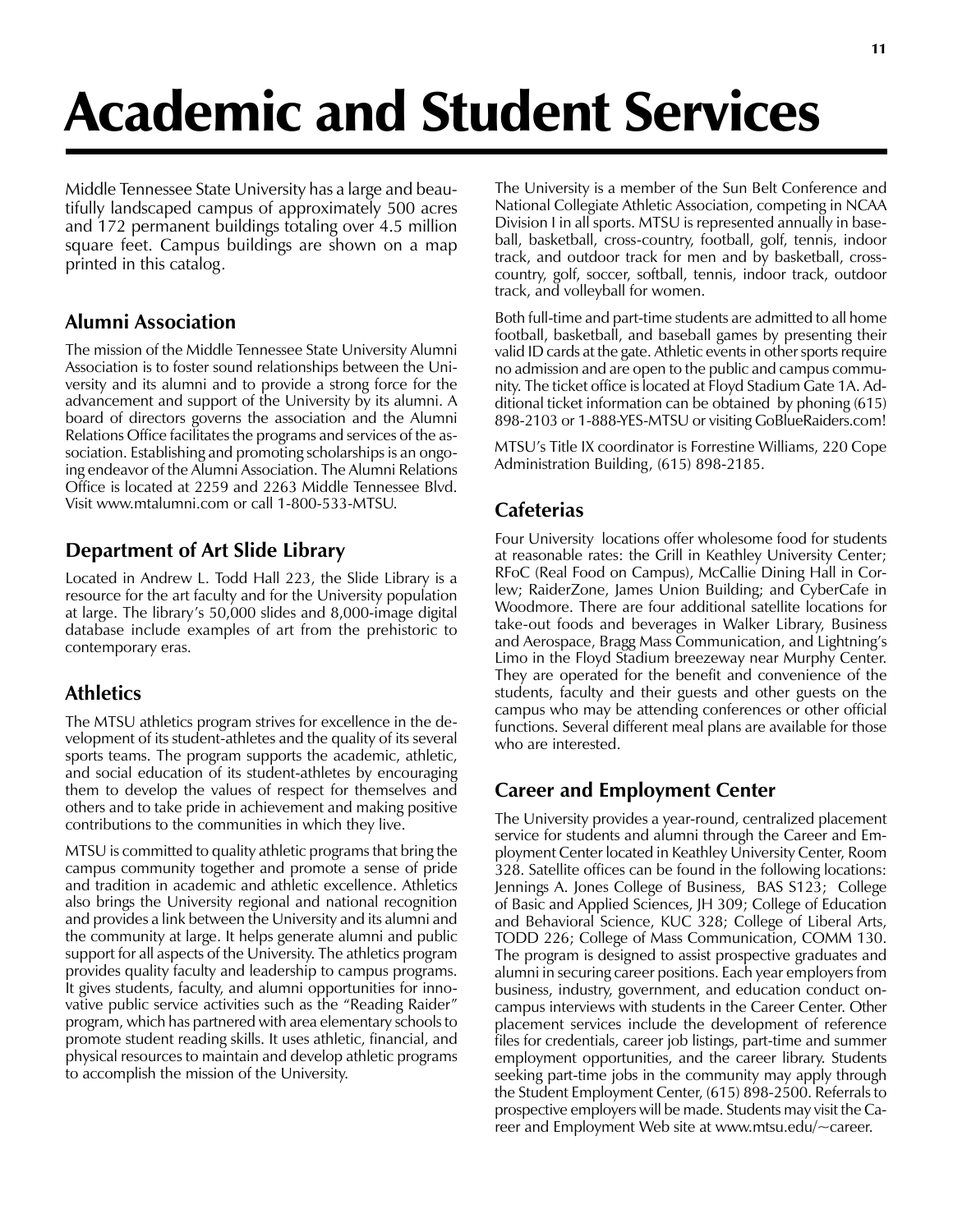## **Center for Historic Preservation**

One of two Centers of Excellence at MTSU, the Center for Historic Preservation (histpres.mtsu.edu/histpres) was established in 1984. It is a research and public service institute committed to the preservation, protection, enhancement, and sensitive promotion of the historic environment. Through its varied projects, programs, and activities, the center responds directly to the needs and concerns of communities and organizations working to include heritage in their future economic development strategies. Providing leadership and assistance on a local, state, regional, and national basis, the center's work falls within four initiatives.

**Rural preservation** recognizes the unique heritage, resources, and problems of rural areas and small towns. The overall goal is to create a heritage infrastructure for successful, long-term project development in small towns that have outstanding resources but lack the expertise to use heritage resources for cultural and economic improvement. National Register nominations for individual buildings, historic districts, and cemeteries are an ongoing priority of this initiative. The Tennessee Century Farm Program, established in 1985 in partnership with the Tennessee Department of Agriculture, is centered on program expansion, new publications, agritourism potential, and regional conservation planning for farms that have been in the same family for at least 100 years. The Rural African American Church Project, established in 1997 in partnership with African American heritage groups and the National Trust for Historic Preservation, is a continuing project that document's the state's historic black churches.

**Heritage education** addresses the use of local historic resources as teaching tools in the K–12 grades. The center works closely with school systems and community heritage organizations to guide and assist them in preservation and education projects. The center administers *Teaching with Primary Resources in Tennessee*, a program of the Library of Congress that promotes the classroom use of the digital images of this vast national collection across the state. The center director also serves as the senior editor of the *Tennessee Historical Quarterly,* a valuable tool for high school and college teachers.

The **Tennessee Civil War National Heritage Area** (histpres .mtsu.edu/tncivwar) was created by Congress in 1996. The Heritage Area focuses on the preservation, interpretation, and heritage development of the multiple legacies of the Civil War and Reconstruction era in Tennessee. The center is the only university unit in the nation to serve as the administrative head of a National Heritage Area, which are partnership units of the National Park Service. The Heritage Area provides technical services to institutions, agencies, and property owners across the state and develops funding partnerships with groups, governments, and institutions which work with the center to establish joint projects and programs of long-lasting benefit to the state and nation. As part of the Heritage Area effort, the center plays an active role in the Alliance of National Heritage Areas and assists the alliance's Heritage Development Institutes, which are professional training workshops held across the nation. The alliance provides support for student interns who participate in the workshop programs.

**Heritage diversity** focuses on incorporating the stories and traditions of all Tennesseans into the history and preservation of the state. Identifying, documenting, and assisting in the interpretation of historic African American schools, cemeteries, farmsteads, and businesses and contributions to the arts are a part of this initiative. National Register documentation of Tennessee and southern sites associated with the civil rights movement are continuing projects. Women in architecture and preservation as well as women involved in farming across the state are important issues addressed by the center. The center works with the National Park Service to document and develop preservation alternatives for National Register–eligible properties along the Trail of Tears in Tennessee. In cooperation with the MTSU Department of Sociology and Anthropology, the center has partnered with archaeology staff and students on projects associated with the sensitive interpretation of sites of prehistoric Native American habitation.

Graduate-level staff teach two historic preservation courses each year for the Department of History and direct a large number of theses. The center funds a limited number of graduate research assistantships and fellowships each year. Graduate and undergraduate students work at the center to assist staff on a variety of applied research and public service projects, gaining valuable interdisciplinary experience to supplement their in-class training. The Downtown Heritage Center in Murfreesboro, provides a learning lab for students to address real-world issues in preservation and history.

The center's largest history project, *The Tennessee Encyclopedia of History and Culture* Online Edition, is a partnership among the center, the Tennessee Historical Society, and the University of Tennessee Press. With ongoing revisions, the encyclopedia Web site is a comprehensive reference for the state's history.

# **Center for Popular Music**

The Center for Popular Music (CPM) is an archive and research center devoted to the study of American popular music from the Colonial era to the present. It was established in 1985 as one of sixteen Centers of Excellence at universities in the Tennessee Board of Regents system. The center's mission is to promote research and scholarship in American popular music and to foster an appreciation of America's diverse musical culture. To carry out this mission, the CPM maintains a large research library and archive; presents public programs that interpret various aspects of American vernacular music; engages in original research projects; and disseminates the results of research through publications in various media.

The CPM's library and archive is one of the largest and best popular music research collections in the country. Materials in the center's archive and library fall into three broad categories. First are extensive holdings of the various types of media in which music has been fixed and sold as a commodity. These include print materials such as sheet music, song books, song broadsides and songsters, and sound recordings in formats ranging from cylinders to compact discs. The center's sound archive is one of the largest in the country and consists of approximately 170,000 commercial sound recordings as well as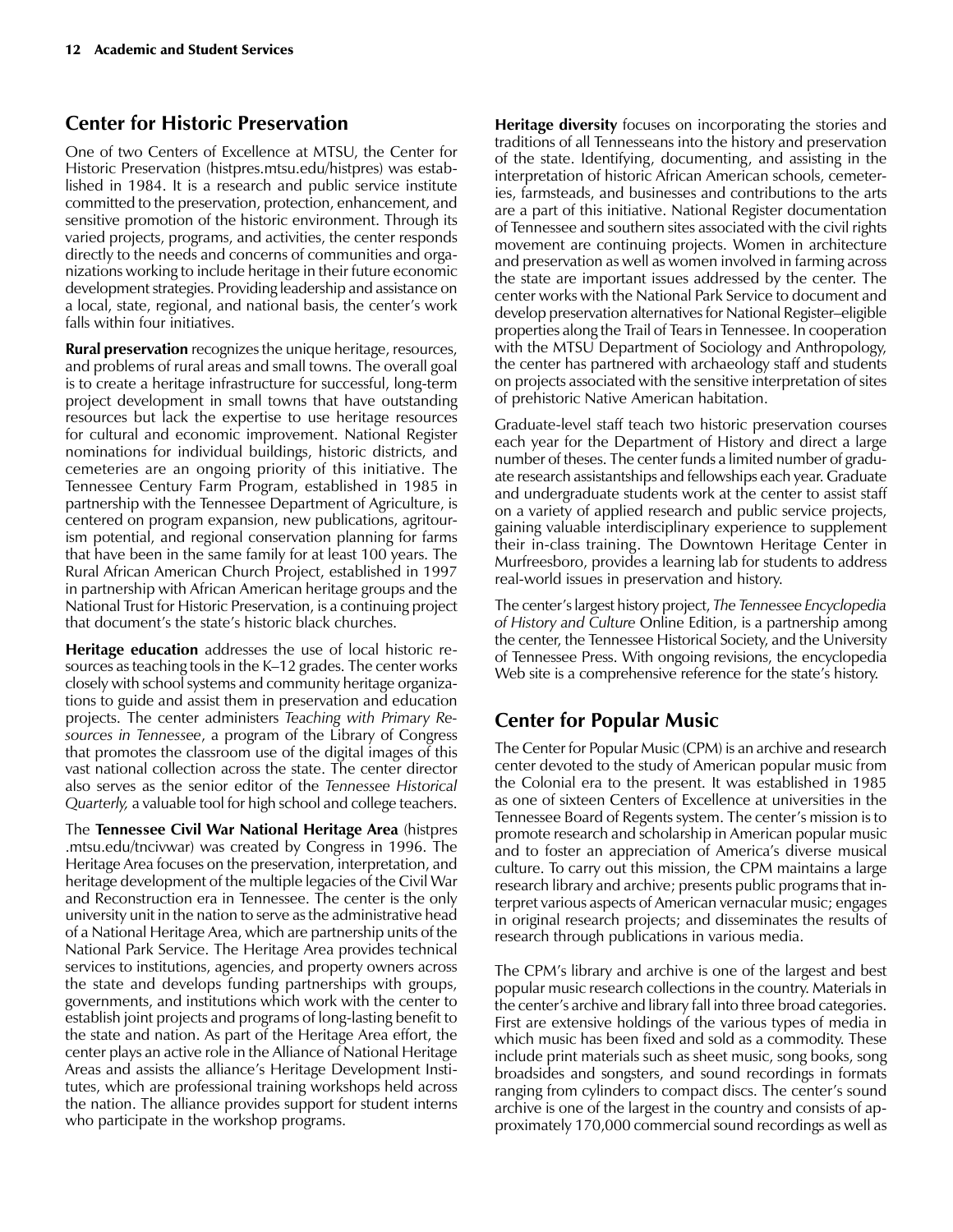many hours of unique unpublished recordings of music and interviews. The CPM's sheet music collection of approximately 70,000 items is the largest in the Southeast, and its library of gospel songbooks is one of the most extensive of any repository not associated with a religious organization. Second are various materials that are needed to study popular music in all its musical, cultural, historical, technological, and commercial contexts, including items such as photographs, posters, playbills, concert programs, trade catalogs, news clippings, and personal papers of musicians, songwriters, and business people. Third are books, periodicals, and other reference materials about popular music. The center has one of the largest and most comprehensive libraries of books and periodicals about popular music in the country.

Materials in the center's collection do not circulate but are available to anyone doing research on American popular music. The center's resources support undergraduate, graduate, and faculty research in a variety of disciplines and departments. In keeping with one of the aims of the Centers of Excellence program, the Center for Popular Music serves as a research resource for people far beyond the bounds of the University. Center staff members have fielded research queries from every state in the union and from foreign countries representing every continent except Antarctica. Authors, journalists, media producers, performers, and students writing dissertations have all made use of the center's archive and library.

The center's public programs include lectures, conferences, symposia, and concerts of contemporary and historical popular music.

## **Child Care Lab**

The MTSU Child Care Lab, located in the Womack Lane Building on Homecoming Circle, provides quality care for children ages 3–5 whose parents are MTSU students. In the Fall and Spring semesters, first priority is given to families who need Monday/Wednesday/Friday care OR Tuesday/Thursday care; second priority is given to families who need full-time care (Monday–Friday). In the Summer term only, first priority is given to students who need full-time child care. In addition to educational programming, a hot lunch and two snacks are provided daily. The MTSU Child Care Lab serves as a lab/observation experience for students enrolled in various MTSU courses. Hours of operation are Monday–Friday, 7:00 a.m.–5:00 p.m., whenever classes are in session (including finals). For more information, call (615) 898-2970 or visit the Web site at www.mtsu.edu/childcare.

## **Disabled Student Services**

Disabled Student Services offers a wide variety of services to students with disabilities. The office acts as an advocate for disabled students at the University, surveying the needs of these students and developing programs to meet those needs. Information and assistance can be obtained by calling (615) 898-2783, visiting the office located in Keathley University Center, Room 120, or by visiting the Disabled Student Services Web site at www.mtsu.edu/~dssemail. MTSU's ADA/504

coordinator is Watson Harris, 119 Cope Administration Building, (615) 898-5366.

## **Endowed Chairs**

Several academic programs are enriched through the establishment of Chairs dedicated to the support of a particular discipline. The chairholders may be full-time faculty members or may be individuals from the appropriate business or professional field who are on campus for special seminars or lecture series.

Two Chairs, funded by gifts to the University Foundation, are administered through the Economics and Finance Department, of which the chairholders are members. More information is available through that department. The Chairs are

#### **Martin Chair of Insurance Weatherford Chair of Finance**

MTSU houses nine **Chairs of Excellence**, established with a combination of private, University, and state funds. They are

**The Jennings A. Jones Chair in Free Enterprise** Jennings A. Jones College of Business **The Jennings and Rebecca Jones Chair in Urban and Regional Planning** Jennings A. Jones College of Business **The John Seigenthaler Chair in First Amendment Studies** College of Mass Communication **The Dr. Carl Adams Chair in Health Care Services** Interdisciplinary **The National HealthCare Chair in Nursing** School of Nursing **The Robert E. and Georgianna West Russell Chair in Manufacturing Excellence** Engineering Technology Department **The Katherine Davis Murfree Chair in Dyslexic Studies** Interdisciplinary **John C. Miller Chair in Equine Reproductive Physiology** School of Agribusiness and Agriscience **Mary E. Miller Chair in Equine Health** School of Agribusiness and Agriscience

## **Albert Gore Sr. Research Center**

The Albert Gore Sr. Research Center preserves and makes available for research a variety of historical documents and photographs. Its collections focus on the history of politics and public policy and on Middle Tennessee State University and the region it serves. The Gore Center assists a variety of researchers, including undergraduates; graduate students; MTSU administrators, faculty, and other scholars; the media; and citizens of the local community. The center is named for Albert Gore Sr. (B.S., MTSU '32), whose papers from his Congressional career (1939–1970) form the largest and one of the most important collections in the repository.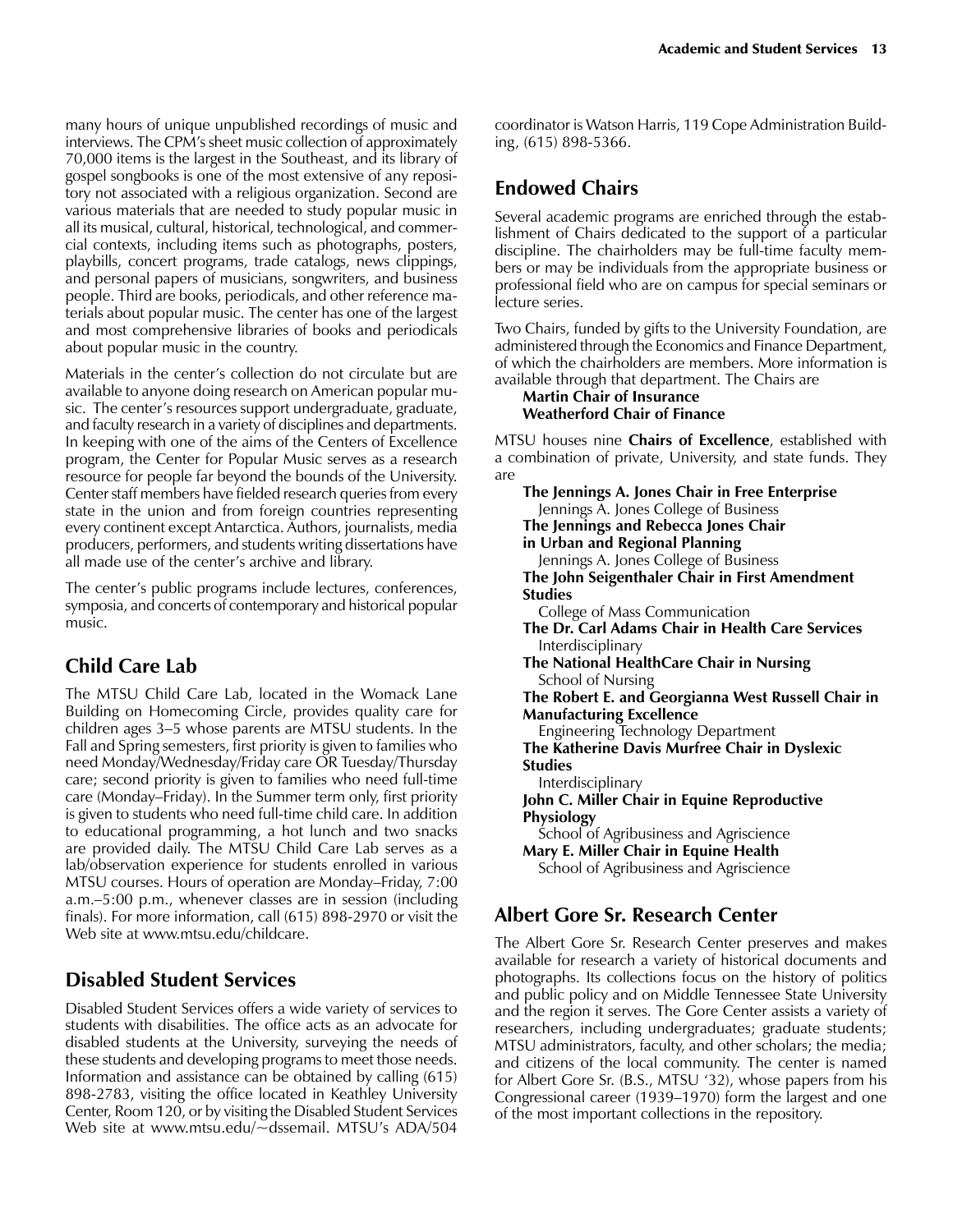## **Health, Wellness, and Recreation Center**

This recently renovated facility houses Student Health Services, MTSU Campus Pharmacy, and the Recreation Center.

**Student Health Services** accommodates students on an outpatient basis only. Students must be enrolled at the time they seek service to be eligible for care. Services include consultation for individual problems and treatment of minor illnesses and injuries, lab tests, FAA physicals, women's health clinic, and a dispensary. Health Services personnel include board certified physicians, certified mid-level practitioners, and registered nurses. Appointments are available by calling (615) 898-2988.

**MTSU Campus Pharmacy,** a part of Health Services, serves students, faculty, and staff and their dependents. A drivethrough option adds to the convenience.

**Recreation Center,** considered one of the best facilities in the region, includes the Campus Recreation Office, which administers a comprehensive recreation program for students, faculty, staff, alumni, and MTSU affiliate members. After a recent \$34 million expansion, the facility is now almost 220,000 sq. ft. There are new office areas; a multi-purpose room for wellness education programming and meeting; six basketball/volleyball courts; six racquetball courts; a three-lane indoor track; a 4,000-sq.-ft. aerobic room; and a 2,800 sq. ft. sport club/dance room; more than 10,000 sq. ft. of free weights; a 4,000 sq. ft. cardio room with a variety of exercise machines; an expanded outdoor equipment rental area; an indoor swimming pool, 33 meters x 25 yards, with water slide and diving board; a new equipment checkout area; locker rooms; a rock-climbing wall; a 4-ft. deep outdoor swimming pool and sun deck with four sand volleyball courts adjacent; and a challenge course that also includes an Alpine climbing tower.

Campus Recreation also maintains several intramural fields for competitive opportunities between campus groups and organizations. A Sports Club Complex on East Main Street also offers recreational opportunities for specific sport teams. This complex houses a sports club facility, running/walking track, and four sports fields.

The Recreation Center is open seven days a week but is closed during Fall Break, Thanksgiving holidays, Christmas holidays, and Spring Break. The schedule may be adjusted during other University holidays and for certain special University events. More information on programs or the center may be obtained by contacting the Campus Recreation Office at (615) 898-2104 or by visiting www.mtsu.edu/ $\sim$ camprec.

# **Housing and Residential Life**

More than 3,200 students in 22 residence halls and apartments make their homes on the MTSU campus. Information may be obtained from Housing and Residential Life, Keathley University Center 300.

# **Philip C. Howard Music Library**

Located within Instructional Media Resources in McWherter Learning Resources Center, Room 101, Howard Music Library houses audio and video recordings and equipment, musical scores, and reference materials. Anyone with a valid MTSU ID may borrow scores. Recordings circulate only to faculty and staff but may be used by anyone in-house. The Howard Music Library is part of the School of Music. (See also School of Music in this catalog.)

# **Information Technology**

The MTSU  Information Technology Division (ITD) supports computing and information technology resources on campus. ITD manages the campus network and MTSU's primary academic and administrative computing systems; provides telecommunication services for the campus; promotes and supports instructional technology, including faculty consultation and training and maintenance support for all campus technology-based classrooms; provides technical support and training for the use of microcomputer hardware and software; provides a 24/7 help desk during the semester; supports MTSU's primary administrative applications including student information, human resources, finance, PipelineMT, and the data warehouse; and administers the STA (Student Technology Assistant) program, the campus ID system, and the MTSU Web site.

Any MTSU student or faculty or staff member may have an account on the central server for accessing on-campus resources and state, regional, national, and international networks including the Internet. Students may activate their accounts at www.mtsu.edu/changepw, on any Internet-accessible computer. The account will be ready to use within 10 minutes. Faculty and staff accounts are created upon completion of an application. The application forms are available online at www.mtsu.edu/itd/forms and at the Information Technology Division Office, Cope Administration Building, Room 3.

For more information, call the ITD help desk at 898-5345 or e-mail help@mtsu.edu.

# **Instructional Media Resources (Media Library)**

Instructional Media Resources (IMR), located in McWherter Learning Resources Center, Room 101, manages a large collection of videotapes, DVDs, laserdiscs, audio tapes, CDs, and CD-ROMs. It also features study rooms and carrels, an open computer lab with both Macintosh and Windows computers, laser printers and scanners, and typewriters available for walkin use by faculty and students. Faculty members may check out all materials, reserve IMR materials, and place their own multimedia resources on reserve in the Media Library for use by their students. Staff and students may view video materials in the Media Library and may check out audio materials.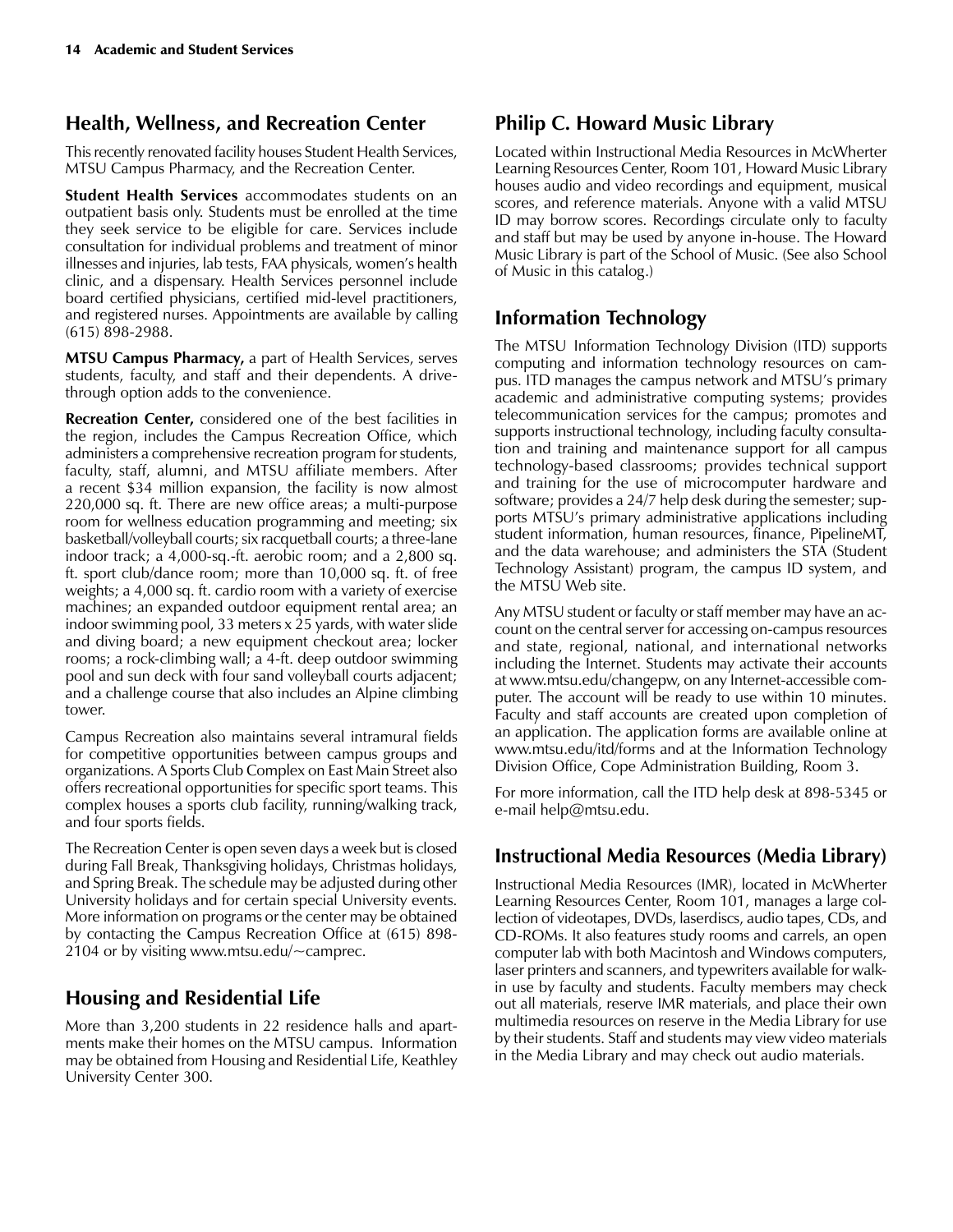#### **Instructional Technology Support Center**

The Instructional Technology Support Center (ITSC), in the McWherter Learning Resources Center, provides facilities, training, and support for the use of instructional technology by MTSU faculty, MTSU students, and K–12 teachers. The ITSC consists of several related units and facilities, including Audio/Visual Services, Instructional Media Resources, two computer labs, a graduate student multimedia development center, a twenty-first century classroom, and a satellite webcasting center.

Two PC computer labs and one PC/Macintosh computer lab are available in the ITSC for use by faculty and students. A description of the hardware and software in the computer labs and a monthly listing of open hours are posted on the ITSC Web page (www.mtsu.edu/~itsc). Graduate students can create multimedia projects or presentations at four multimedia development stations in the ITSC.

**Audio/Visual Services** maintains an inventory of audio/visual equipment for faculty check-out, repairs campus audio/visual equipment, provides dubbing services, records off-air programming for classroom use, and supports satellite services. Audio/Visual Services also offers professional video production services for MTSU faculty and administrators, including studio production, remote production, postproduction, and satellite uplinks and downlinks. 

#### **Instructional Media Resources (Media Library)** - See above.

The **Satellite and Webcasting Center** offers quality educational programming to K–12 schools by satellite to many rural Tennessee counties and by cable television to viewers in Rutherford and other middle Tennessee counties. We also webcast our programs to viewers across the state. The satellite facilities can be scheduled by units across campus for local, statewide, or national broadcast of special events and programs. Both digital and analog C-band transmission options are available.

#### **Intercultural and Diversity Affairs**

The Office of Intercultural and Diversity Affairs provides a welcoming and supportive environment for minority students. The office also serves as a link between ethnic minority students and the University community. The mission of the Office of Intercultural and Diversity Affairs is to provide support services for students; to assist in achievement of life goals; and to increase academic, social, cultural, moral, and physical development. In addition, the director of Intercultural and Diversity Affairs is an advocate for the needs of the ethnic minority student population. Services offered include registration assistance, financial aid, counseling, academic referral, tutoring, mentoring, and programming in multicultural awareness. More information may be obtained by calling (615) 898-2987 or writing to MTSU P.O. Box 88, Murfreesboro, TN 37132 or by visiting the Web site at www.mtsu.edu/~mulcuaf/.

#### **Keathley University Center and James Union Building**

The Keathley University Center and James Union Building are service-oriented buildings for the use of the campus community. Services and facilities include

- a modern, self-service bookstore;
- a complete-service post office with individual mailboxes available;
- a mini-market with a variety of snacks;
- meeting rooms, ballroom, and auditorium for clubs, organizations, and campus-sponsored programs;
- diversified programs which include movies, musical groups, speakers, dances, and cultural events all planned and presented by student committees; and
- food services including the Keathley University Center Grill and James Union Building banquet and luncheon services.

## **Libraries and Archives**

Numerous library and archive resources are located on the MTSU campus. Copying of materials housed in these facilities is permitted only in compliance with federal copyright statutes and in accordance with departmental rules and regulations. Resources include the Department of Art Slide Library, Center for Popular Music, Gore Center, Howard Music Library, Instructional Media Resources, Walker Library, and Women's Studies Library. Detailed information about each is in this section.

## **McWherter Learning Resources Center**

The McWherter Learning Resources Center provides the opportunity for a different approach to learning. Completed in 1975, this unique 65,000 square-foot facility received national recognition for the award-winning design and is still considered a model by other institutions throughout the region. The McWherter Learning Resources Center is the primary facility for teacher education programs and provides instructional technology support to faculty and programs at MTSU as well as area school districts.

In addition to the Instructional Technology Support Center, the support areas of Photographic Services and Publications and Graphics have the dual responsibility of producing materials for classroom use and for serving the entire University community's photography and publication needs. Also housed in the facility is the WMOT-FM radio station.

## **Off-Campus Student Services Center**

The Off-Campus Student Services Center serves as an information and referral center for students, especially for those returning to formal studies or beginning college for the first time as adult learners. The center is an advocate for the needs